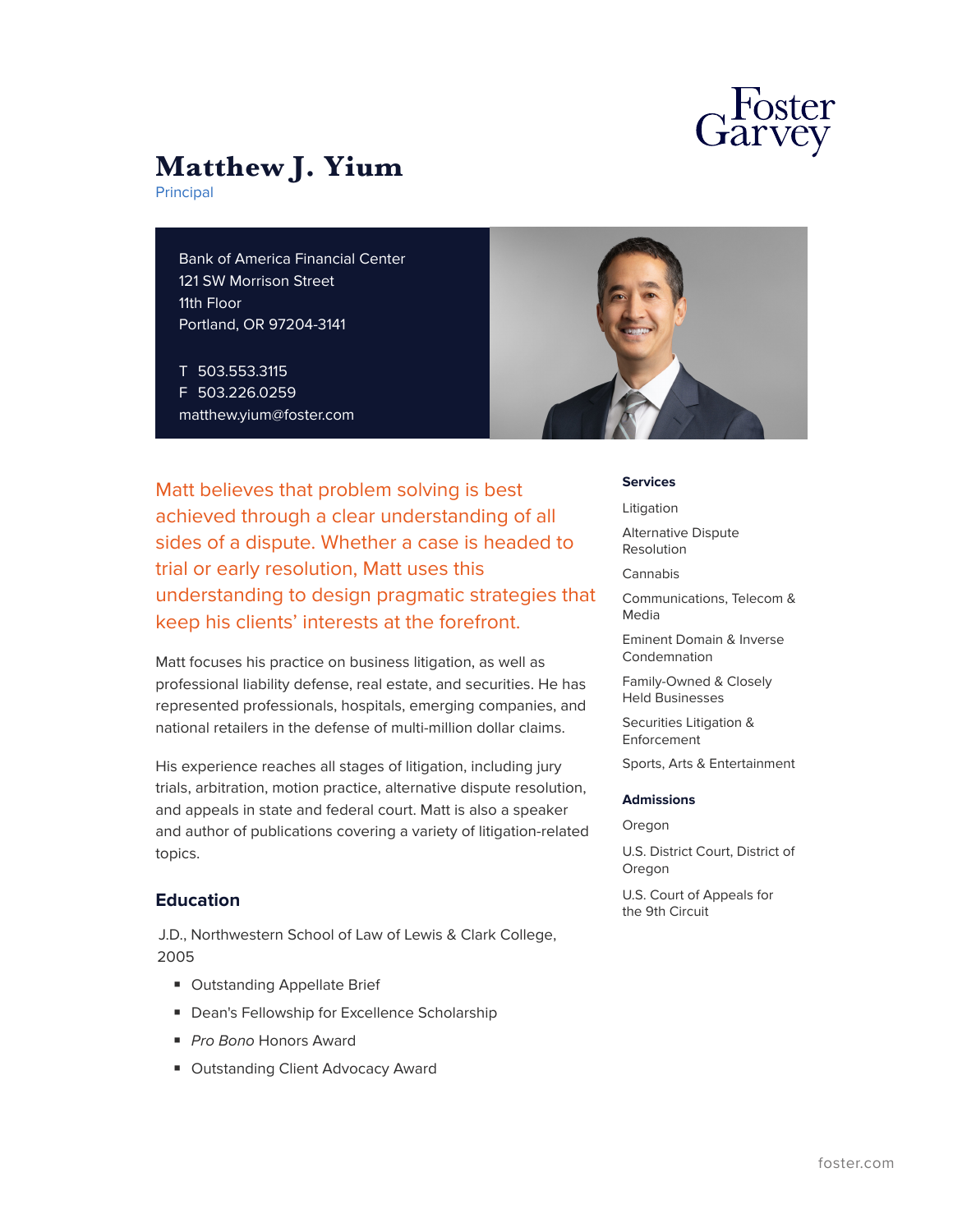

M.P.W., University of Southern California, 2000

B.A., University of Colorado (with distinction), 1996

■ *Phi Beta Kappa*

## **Honors & Recognition**

*Best Lawyers in America®* Commercial Litigation, Professional Malpractice Law - Defendants, 2021-present Dallaire Public Service Award, Recipient, 2019 *Portland Business Journal*'s Forty Under 40, Runners Up List, 2014

## **Professional Activities**

American Bar Association, Member Oregon Association of Defense Counsel, Member

■ Former Publications Liaison for Professional Liability Practice Group

Multnomah Bar Association, Member

Washington County Bar Association, Member

## **Community Activities**

Northwest Immigrant Rights Project, Pro Bono Attorney, 2017-present Disability Rights Oregon, Pro Bono Attorney, 2013-2016 Forest Park Elementary Site Council, Representative, 2014-2015 Portland Youth Soccer Association, Coach, 2013-2015

## **Experience**

#### Brownlow, et al v. [Oregon startup company], (2013).

Defended local startup company in securities fraud action. Damages of over \$1.2 million alleged. Successfully defeated plaintiffs' motion for summary judgment with subsequent settlement for client.

#### Vassigh v. Boussina, (2012).

Obtained dismissal on summary judgment in favor of client in strict foreclosure and breach of contract action. Recovered attorney fees and costs, and an award of enhanced prevailing party fees.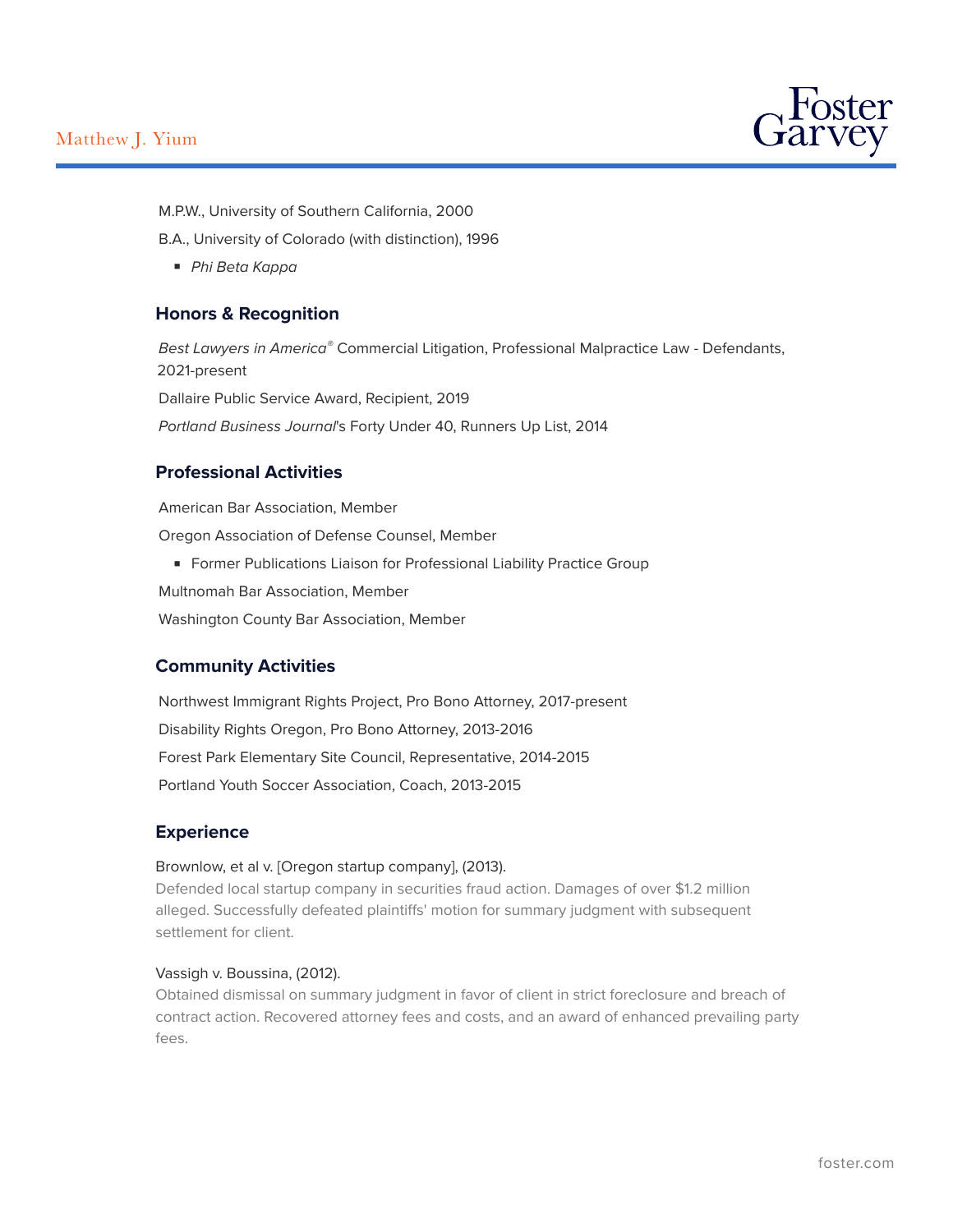

#### Harrell v. [national retailer], (2011).

Defense of civil rights claims brought against national retailer in federal court. Obtained summary judgment in favor of client, affirmed by Ninth Circuit.

#### Piazza v. [local hospital], 226 Or App 604, 205 P3d 101 (2009).

Successfully argued to Oregon Court of Appeals, upholding defense verdict in medical malpractice action brought against local hospital.

#### Roe v. [local hospital], (2009).

Defended local hospital on federal ADA and discrimination claims. Tried to a jury, resulting in complete defense verdict. Appeal to Ninth Circuit dismissed.

#### Galanza v. Supnet, (2008).

Represented plaintiff in breach of contract action and small business dissolution dispute. Tried to a jury. Verdict in favor of client, plus an award of enhanced prevailing party fees.

#### Pop v. [Oregon attorney], (2008).

Obtained dismissal of legal malpractice action for client on summary judgment. Affirmed by Oregon Court of Appeals.

#### Phillips v. Safeco, 344 Or 196, 179 P3d 633 (2008).

Successfully argued to Oregon Supreme Court, upholding dismissal of underinsured motorist claim.

## **News**

38 Attorneys Named 2022 Best Lawyers in America; 11 Named Best Lawyers: Ones to Watch *Foster Garvey Newsroom*, 8.19.21

43 Attorneys Named 2021 *Best Lawyers in America*; 10 Named Best Lawyers: Ones to Watch *Foster Garvey Newsroom*, 8.20.20

Fleeing a Life of Political Upheaval and Violence in Haiti *Foster Garvey Newsroom*, 3.19

## **Speaking Engagements**

"May the Force Majeure Be With You: Examining Commercial Lease Disputes Related to COVID-19," Multnomah Bar Association COVID-19 CLE Series Webinar Virtual Event, 4.21.20